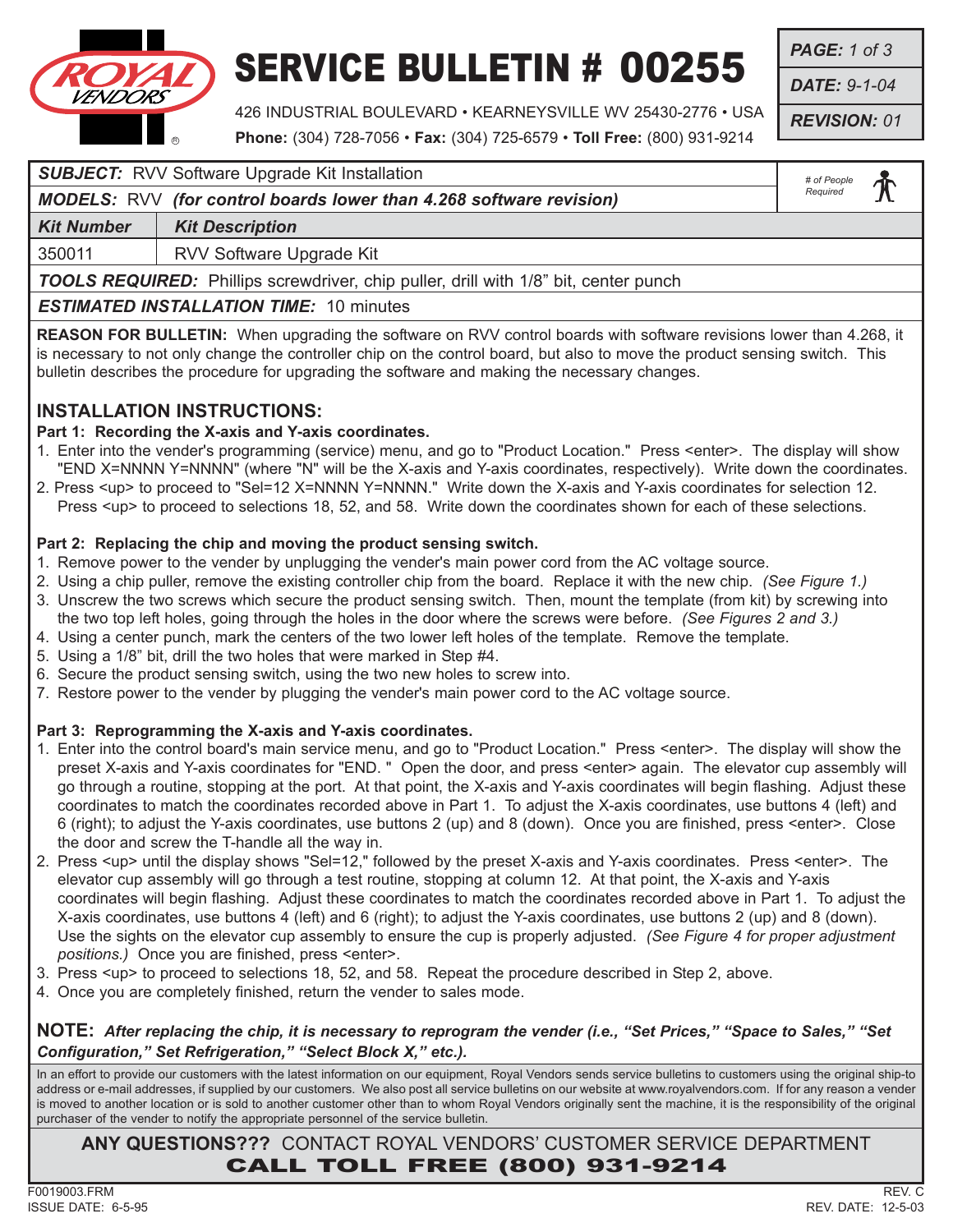# VENDORS R

*Figure 1*

## SERVICE BULLETIN # 00255

*PAGE: 2 of 3*

*DATE: 9-1-04*

*REVISION: 01*

Refrigeration P2 \_\_ MDB P8

10

◙  $\circ$ 

 $\overline{\omega}$ 

 $\lambda$ 

1<br>1<br>1

426 INDUSTRIAL BOULEVARD • KEARNEYSVILLE WV 25430-2776 • USA **Phone:** (304) 728-7056 • **Fax:** (304) 725-6579 • **Toll Free:** (800) 931-9214 *SUBJECT:* RVV Software Upgrade Kit Installation *MODELS:* RVV *Control board Always ensure that the notched corner of the chip matches with*  $\overline{\phantom{a}}$  $Y = \begin{bmatrix} 34 & 8xA-X \end{bmatrix}$  and  $\begin{bmatrix} 34 & 8xA-X \end{bmatrix}$  be a  $\begin{bmatrix} 24 & 8xA-X \end{bmatrix}$  $\alpha$ œ *the notched corner of the chip receptacle on the control board. Also always ensure the chip is seated properly in the receptacle slots.* 000000000 JTAG1 F<br>F<br>F<br>F<br>F U6 Encoders P14 5  $\boxed{\bullet \bullet}$  Zid P13 Delivery Sensor P4  $\sum_{i=1}^{3}$  asses P4 Temp Sensors P10 Sensors P10 Sensors P10 Selection Service P10 Sensors P10 Sensors P10 Sensors P10 Sensors P10 Sensors P10 Sensors P10 Sensors P10 Sensors P10 Sensors P10 Sensors P10 Sensors P10 Sensors P10 Sensors P10 Sen DEX P9 1 1 10 4  $\overline{\phantom{a}}$ . . . . . . . . . . P9A Notched corner*Location of product sensing switch*

Product sensing switch

*Figure 2*

85

<u>1000011</u>

### **ANY QUESTIONS???** CONTACT ROYAL VENDORS' CUSTOMER SERVICE DEPARTMENT CALL TOLL FREE (800) 931-9214